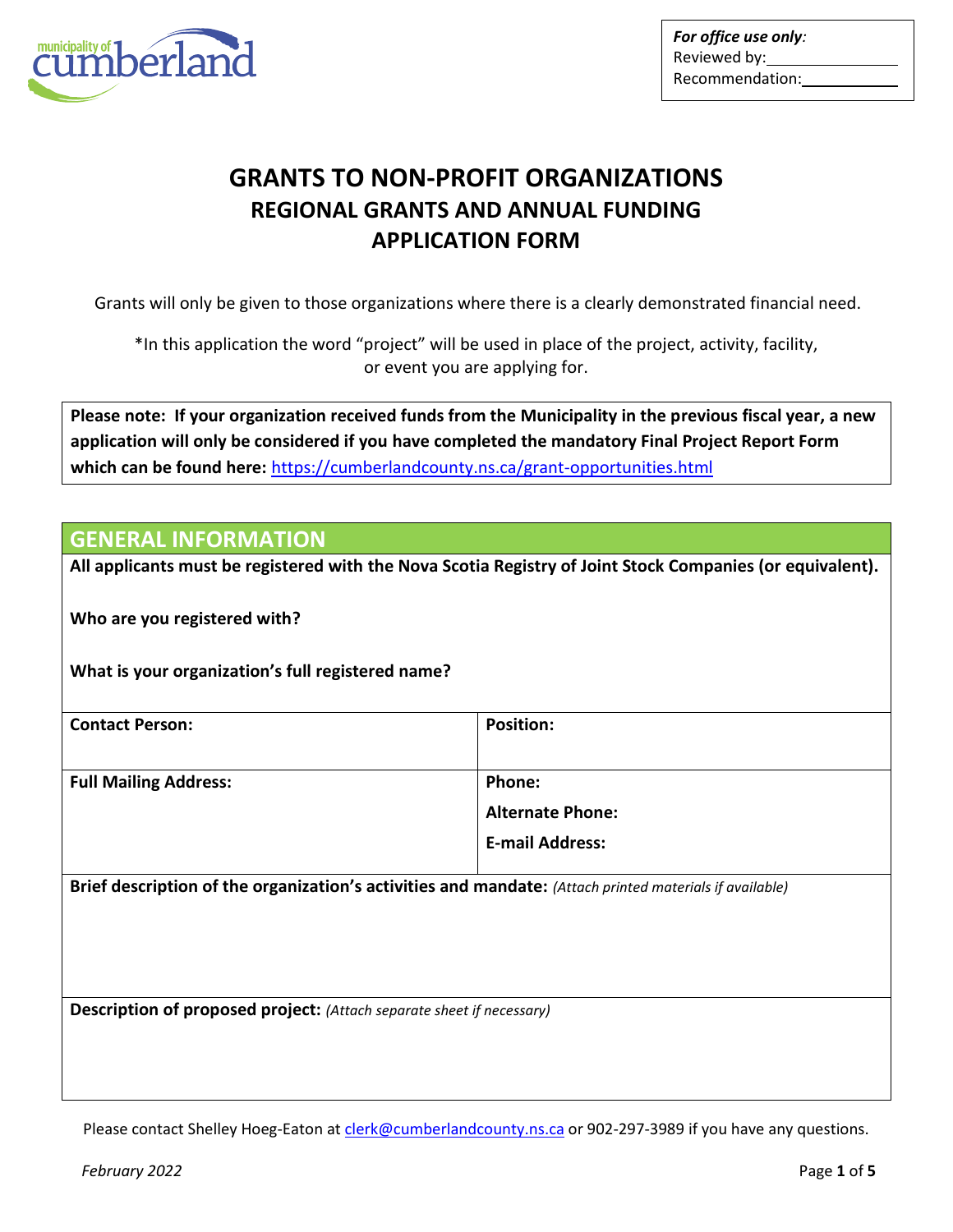# **Cumberland**

| <b>FINANCIAL</b>                                                                                                                                                                                                      |                                                                                                               |  |  |
|-----------------------------------------------------------------------------------------------------------------------------------------------------------------------------------------------------------------------|---------------------------------------------------------------------------------------------------------------|--|--|
|                                                                                                                                                                                                                       | *Please note that the deadline for all applications is March 31 if more than \$3,000 is requested             |  |  |
|                                                                                                                                                                                                                       |                                                                                                               |  |  |
| Please indicate which category of grant this application applies to:                                                                                                                                                  |                                                                                                               |  |  |
| Capital construction, renovations & major repairs (must supply copy of deed or lease)                                                                                                                                 |                                                                                                               |  |  |
| <b>Operation and maintenance</b>                                                                                                                                                                                      |                                                                                                               |  |  |
| <b>Programs</b>                                                                                                                                                                                                       |                                                                                                               |  |  |
| <b>Special events and initiatives</b>                                                                                                                                                                                 |                                                                                                               |  |  |
| The Municipality has specific guidelines for each grant category listed. For full details such as eligibility, criteria<br>and deadlines, please refer to: http://www.cumberlandcounty.ns.ca/grant-opportunities.html |                                                                                                               |  |  |
| What is the total cost of your project?                                                                                                                                                                               |                                                                                                               |  |  |
| \$___________________________(Specify a dollar amount)                                                                                                                                                                |                                                                                                               |  |  |
| Amount of assistance requested from the Municipality:                                                                                                                                                                 |                                                                                                               |  |  |
|                                                                                                                                                                                                                       |                                                                                                               |  |  |
| Total contribution made by your organization:                                                                                                                                                                         |                                                                                                               |  |  |
| Cash: \$                                                                                                                                                                                                              |                                                                                                               |  |  |
|                                                                                                                                                                                                                       | In kind (labour) $$15/hour X$ 4 of hours = \$<br>In kind (professional services) $$25/hour X$ 4 of hours = \$ |  |  |
|                                                                                                                                                                                                                       |                                                                                                               |  |  |
| In kind (other*)                                                                                                                                                                                                      | $\texttt{\$} \_\_\_\_$ / hour X $\_\_\_\_\_\_\_$ # of hours = \$ $\_\_\_\_\_\_\_\_\_\_$                       |  |  |
|                                                                                                                                                                                                                       | Total Contribution (cash plus in kind) \$ ______________ *Use this amount in your project budget (pg. 6)      |  |  |
|                                                                                                                                                                                                                       | *If using "other" in kind, please provide a justification of the hourly rate used.                            |  |  |
|                                                                                                                                                                                                                       |                                                                                                               |  |  |
|                                                                                                                                                                                                                       |                                                                                                               |  |  |
| Please describe how your organization raises money.                                                                                                                                                                   |                                                                                                               |  |  |
|                                                                                                                                                                                                                       |                                                                                                               |  |  |
|                                                                                                                                                                                                                       |                                                                                                               |  |  |
|                                                                                                                                                                                                                       |                                                                                                               |  |  |
|                                                                                                                                                                                                                       |                                                                                                               |  |  |
|                                                                                                                                                                                                                       |                                                                                                               |  |  |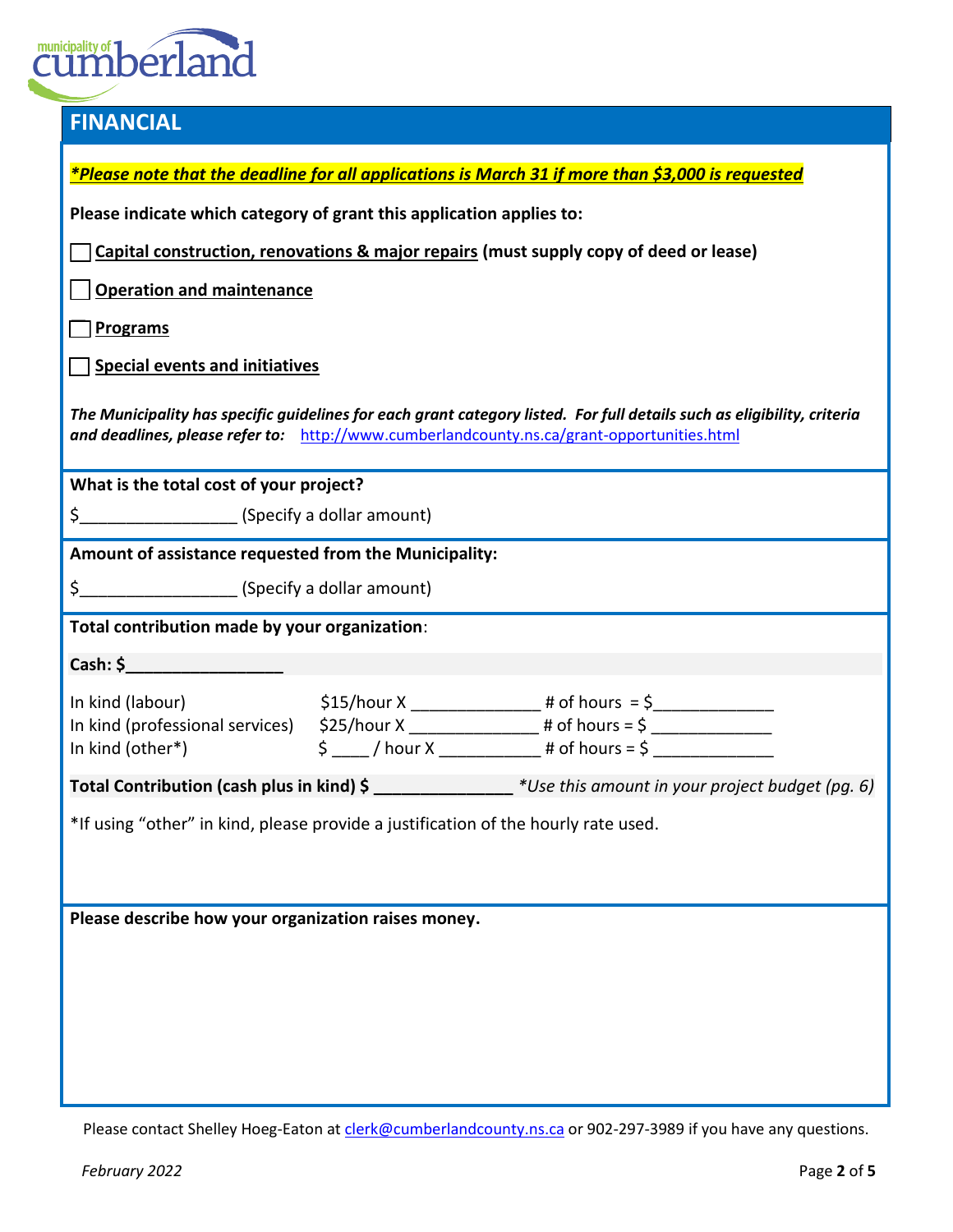

| Has the Municipality provided financial assistance for this project in the past?                      |
|-------------------------------------------------------------------------------------------------------|
|                                                                                                       |
| <b>No</b><br>Yes                                                                                      |
|                                                                                                       |
|                                                                                                       |
| If yes, list when and the amount.                                                                     |
|                                                                                                       |
|                                                                                                       |
|                                                                                                       |
|                                                                                                       |
|                                                                                                       |
|                                                                                                       |
|                                                                                                       |
|                                                                                                       |
|                                                                                                       |
| If your organization received funds from the Municipality in the last three years, have you completed |
|                                                                                                       |
| the mandatory Final Project Report Form which can be found here:                                      |
| https://cumberlandcounty.ns.ca/grant-opportunities.html                                               |
|                                                                                                       |
| <b>Yes</b><br>No                                                                                      |
|                                                                                                       |
|                                                                                                       |
|                                                                                                       |
|                                                                                                       |
|                                                                                                       |
| Please list all other grants that your organization has applied to for this project other than the    |
| <b>Municipality of Cumberland.</b>                                                                    |
|                                                                                                       |
|                                                                                                       |
|                                                                                                       |
|                                                                                                       |
|                                                                                                       |
|                                                                                                       |
|                                                                                                       |
|                                                                                                       |
|                                                                                                       |
|                                                                                                       |
| How will you fund this project if you do not receive a grant from the Municipality?                   |
|                                                                                                       |
|                                                                                                       |
|                                                                                                       |
|                                                                                                       |
|                                                                                                       |
|                                                                                                       |
|                                                                                                       |
|                                                                                                       |
|                                                                                                       |
|                                                                                                       |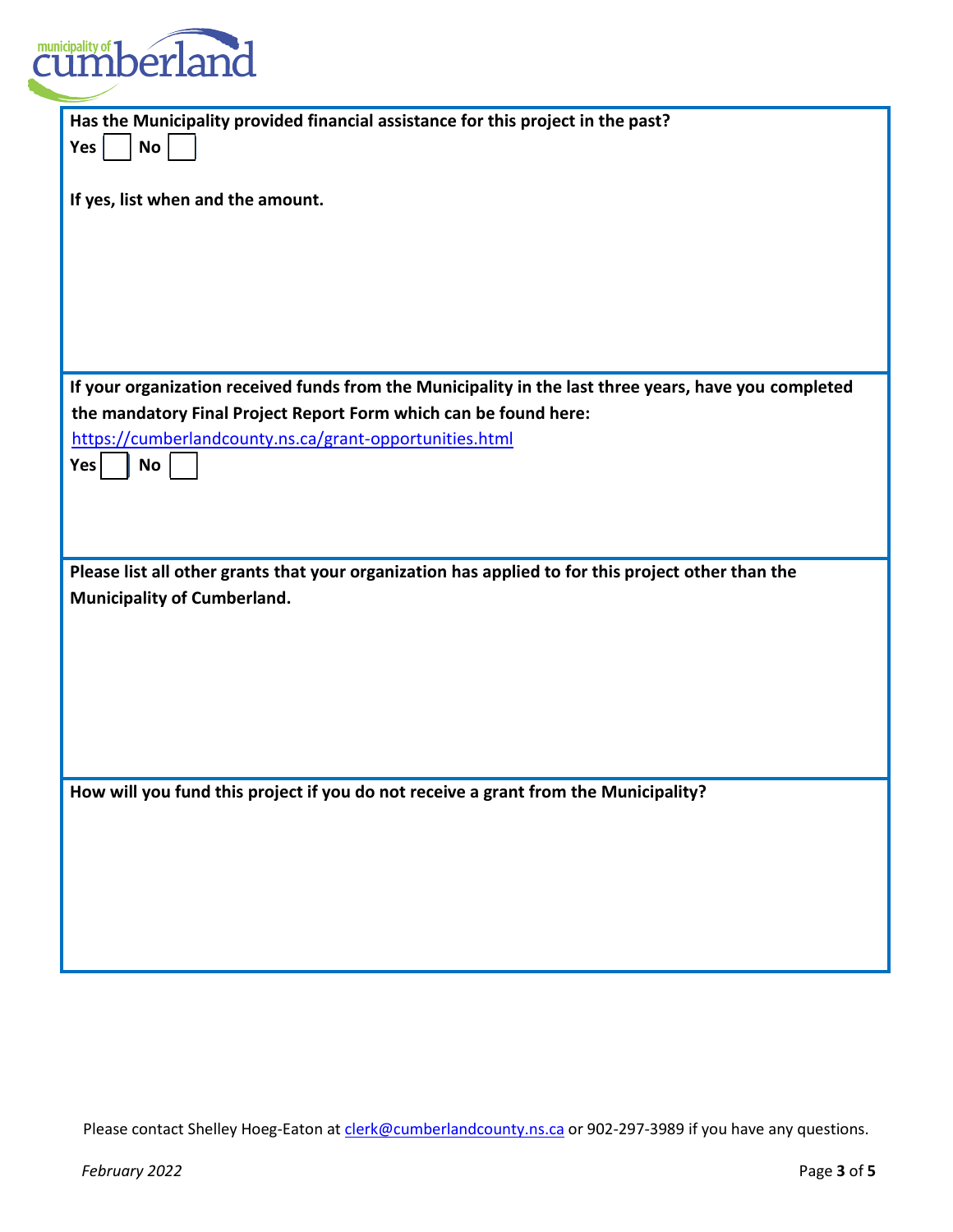

## **DETAILED PROJECT BUDGET**

**(A separate document may be used instead of this section** 

**as long as all revenues and expenditures are included)**

| <b>REVENUE:</b>                                    |  |
|----------------------------------------------------|--|
| <b>Fees or charges</b>                             |  |
| Membership                                         |  |
| <b>Fundraising</b>                                 |  |
| <b>Grant requested from Municipality</b>           |  |
| <b>Grants requested from other sources</b>         |  |
| Sponsorships                                       |  |
| <b>Monetary contributions/donations</b>            |  |
| "In kind" contributions (Enter amount from Page 2) |  |
| Other (specify)                                    |  |
| <b>TOTAL</b><br><b>REVENUES:</b>                   |  |

| <b>EXPENDITURES:</b>                 |  |  |
|--------------------------------------|--|--|
| <b>Equipment &amp; materials</b>     |  |  |
| Transportation                       |  |  |
| <b>Facility rental</b>               |  |  |
| <b>Utilities</b>                     |  |  |
| "In Kind" (Enter amount from Page 2) |  |  |
| Other (specify)                      |  |  |
| <b>Other (specify)</b>               |  |  |
| Other (specify)                      |  |  |
| <b>TOTAL</b><br><b>EXPENDITURES:</b> |  |  |